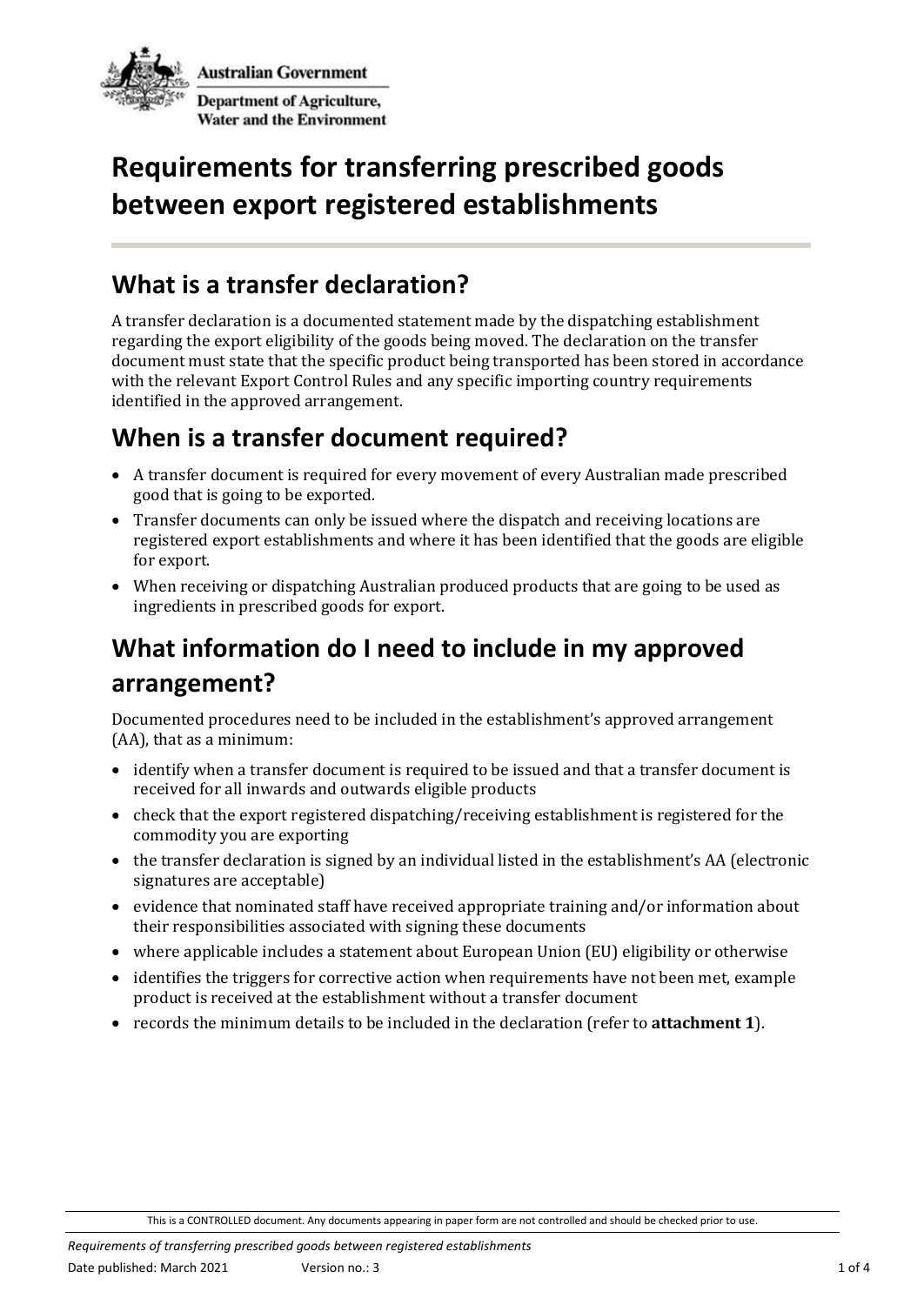

# **Do I need to identify EU eligibility on the transfer document?**

Only EU listed manufacturing establishments can export to the EU. If you are EU listed, you need to reflect EU eligibility on each transfer document. This is particularly important when you sell or transfer your product to a third party manufacturer or exporter who may use the product for further processing and then export to the EU.

#### **Do I need a transfer document when I am sending goods to my own establishment?**

No, however you do need to ensure that the AA at both locations document the controls necessary to ensure that the goods can be identified, traced and if necessary recalled.

### **Do I need a transfer document when goods go directly to the wharf or the airport?**

No, if your goods are going directly to the wharf or airport and not via a store prior to loading then you don't need to issue a transfer document.

### **Do I need a transfer document for imported goods?**

No, imported products fall outside the requirements for transfer documents, however they must still be part of the manufacturers approved supplier program.

# **What will happen if I do not demonstrate ongoing compliance?**

If during an audit, it is found you are not complying with requirements for transfer and/or EU eligibility, or there are no records available to verify export eligibility, then your EU listing (if applicable) will be suspended or cancelled. You may also be subject to increased audits to ensure you address the non-compliance.

# **Further information**

Can be found on the department's website: agriculture.gov.au/export/food/dairy

Contact us via email: [dairyeggsfish@awe.gov.au](mailto:dairyeggsfish@awe.gov.au)

This is a CONTROLLED document. Any documents appearing in paper form are not controlled and should be checked prior to use.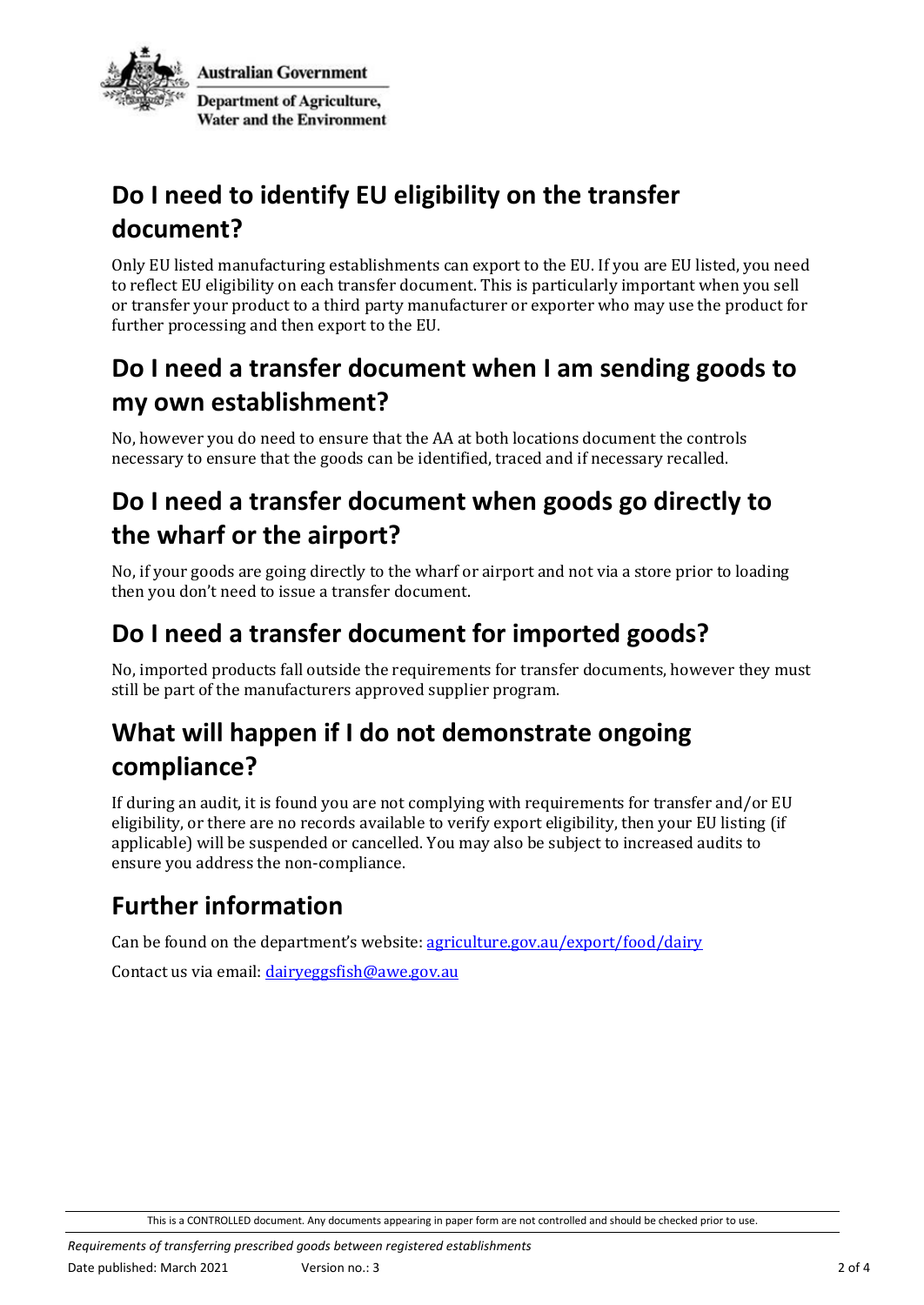

**Attachment 1:** An example of a declaration showing the minimum details required.

Note: This example is for dairy products.

|                                                                                                                                                                                                                                                                                                                                                                                                                        | No XX Dairy Rd<br>Somewhere, Aust<br>Ph: (0X) XXX XXXX<br>Registered establishment no. 1234 |                                |                                         |  |                                   |  |          |               |
|------------------------------------------------------------------------------------------------------------------------------------------------------------------------------------------------------------------------------------------------------------------------------------------------------------------------------------------------------------------------------------------------------------------------|---------------------------------------------------------------------------------------------|--------------------------------|-----------------------------------------|--|-----------------------------------|--|----------|---------------|
| Product                                                                                                                                                                                                                                                                                                                                                                                                                | Establishment<br>of origin                                                                  | Batch /<br><b>Product code</b> | <b>Manufacture</b><br>date              |  | Number & kind<br>of packages      |  | Quantity | Net<br>weight |
|                                                                                                                                                                                                                                                                                                                                                                                                                        |                                                                                             |                                |                                         |  |                                   |  |          |               |
|                                                                                                                                                                                                                                                                                                                                                                                                                        |                                                                                             |                                | Specific importing country requirements |  |                                   |  |          |               |
|                                                                                                                                                                                                                                                                                                                                                                                                                        |                                                                                             |                                | Yes                                     |  | EU eligible (if applicable)<br>No |  |          |               |
| Receiving establishment registration number                                                                                                                                                                                                                                                                                                                                                                            |                                                                                             |                                |                                         |  |                                   |  |          |               |
| Temperature requirements of product while in transit:                                                                                                                                                                                                                                                                                                                                                                  |                                                                                             |                                |                                         |  |                                   |  |          |               |
| □ Must be kept frozen (keep at -18°C or less) □ Must be kept chilled (keep at 5 °C or less) □ Un-refrigerated                                                                                                                                                                                                                                                                                                          |                                                                                             |                                |                                         |  |                                   |  |          |               |
| Date of departure<br>Estimated date of arrival                                                                                                                                                                                                                                                                                                                                                                         |                                                                                             |                                | Transport company                       |  |                                   |  |          |               |
| Declaration by despatching establishment                                                                                                                                                                                                                                                                                                                                                                               |                                                                                             |                                |                                         |  |                                   |  |          |               |
| At the date that I, the undersigned make this declaration, the processed dairy product described above was<br>manufactured in accordance with:<br>the prescribed export conditions, and any other export conditions that apply in relation to the milk and milk<br>1.<br>products under the Export Control Act 2020; and<br>importing country requirements relating to the milk and milk products have been met.<br>2. |                                                                                             |                                |                                         |  |                                   |  |          |               |
| If no specific country has been nominated above, then the product identified in this declaration has been<br>manufactured to the general export standard and not in accordance with any specific importing country<br>requirement. Further information regarding importing country eligibility should be confirmed by contacting <name of<br="">company&gt;.i.e. your company</name>                                   |                                                                                             |                                |                                         |  |                                   |  |          |               |
| I further declare the information contained in this declaration is true and complete<br>Note: If you are EU listed as a dairy manufacturer then you must indicate if the product is EU eligible or not                                                                                                                                                                                                                 |                                                                                             |                                |                                         |  |                                   |  |          |               |
|                                                                                                                                                                                                                                                                                                                                                                                                                        |                                                                                             |                                |                                         |  |                                   |  |          |               |
|                                                                                                                                                                                                                                                                                                                                                                                                                        |                                                                                             |                                |                                         |  |                                   |  |          |               |
| Note: The declaration can only be signed by a person<br>listed in the company's approved arrangement as a<br>person eligible to make such a declaration                                                                                                                                                                                                                                                                |                                                                                             |                                |                                         |  |                                   |  |          |               |

This is a CONTROLLED document. Any documents appearing in paper form are not controlled and should be checked prior to use.